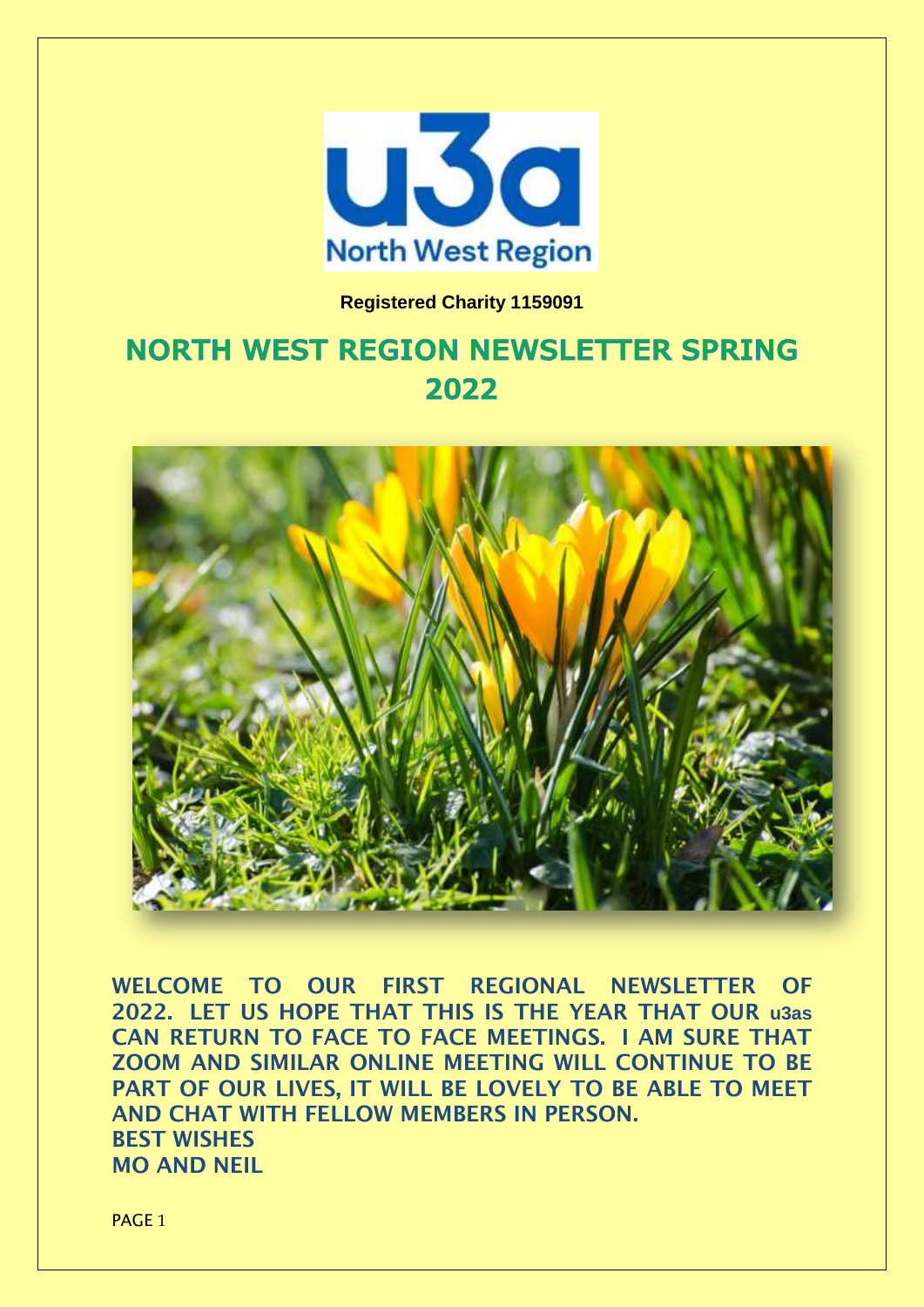## **Neil Stevenson, Trustee, North West of England**



**40 th Anniversary Events Programme**



As you will be aware, this year we are celebrating the  $40<sup>*</sup>$  Anniversary of the first u3a in the UK. There will be events organised throughout the year. You can find more details here u3a - [40th Anniversary](https://www.u3a.org.uk/events/40th-anniversary?highlight=WyI0MHRoIiwiYW5uaXZlcnNhcnkiLCJxdWlsdCIsIidxdWlsdCciLCI0MHRoIGFubml2ZXJzYXJ5IiwiNDB0aCBhbm5pdmVyc2FyeSBxdWlsdCIsImFubml2ZXJzYXJ5IHF1aWx0Il0=)

The winners of the 40<sup>th</sup> Anniversary Quilt competition have been announced. Five of the forty winning entries were provided by u3as in the North West. Congratulations to Joyce - Bolton u3a, Jackie - Halewood u3a,

Jinty - Sandbach u3a, Russell - South Manchester u3a, and Sheila - Wigan u3a. You can see all the winning entries here [u3a 40th Anniversary \(google.com\)](https://sites.google.com/view/u3a40thquilt/home)

Do you know how your u3a is planning to celebrate our  $40<sup>*</sup>$  year? If so, please let me know and we will do our best to help promote your activities. My email address is [neil.stevenson@beacon.u3a.org.uk](mailto:neil.stevenson@beacon.u3a.org.uk)

## **New Promotional u3a Film**

A new short film to promote the u3a will be announced this week. It features u3a members from various interest groups across the country. They are participating in their group activities and talking about what u3a means to them. It features Geoff from Upholland and District u3a's music group. Do look out for announcements about this. I have seen a copy. I am sure that you will enjoy it.

### **u3a Grants**



There are grants available, to u3as in need, for a range of activities. Details of the current grants and process to claim them are here u3a - [Grants available for u3as](https://www.u3a.org.uk/advice/financial-matters/1189-the-third-age-trust-payment-of-grants-policy?highlight=WyJncmFudHMiXQ==)

I believe that the process will be updated shortly to simplify the process and to merge some of the grants to make easier to apply. So do look out for the updated details.

PAGE 2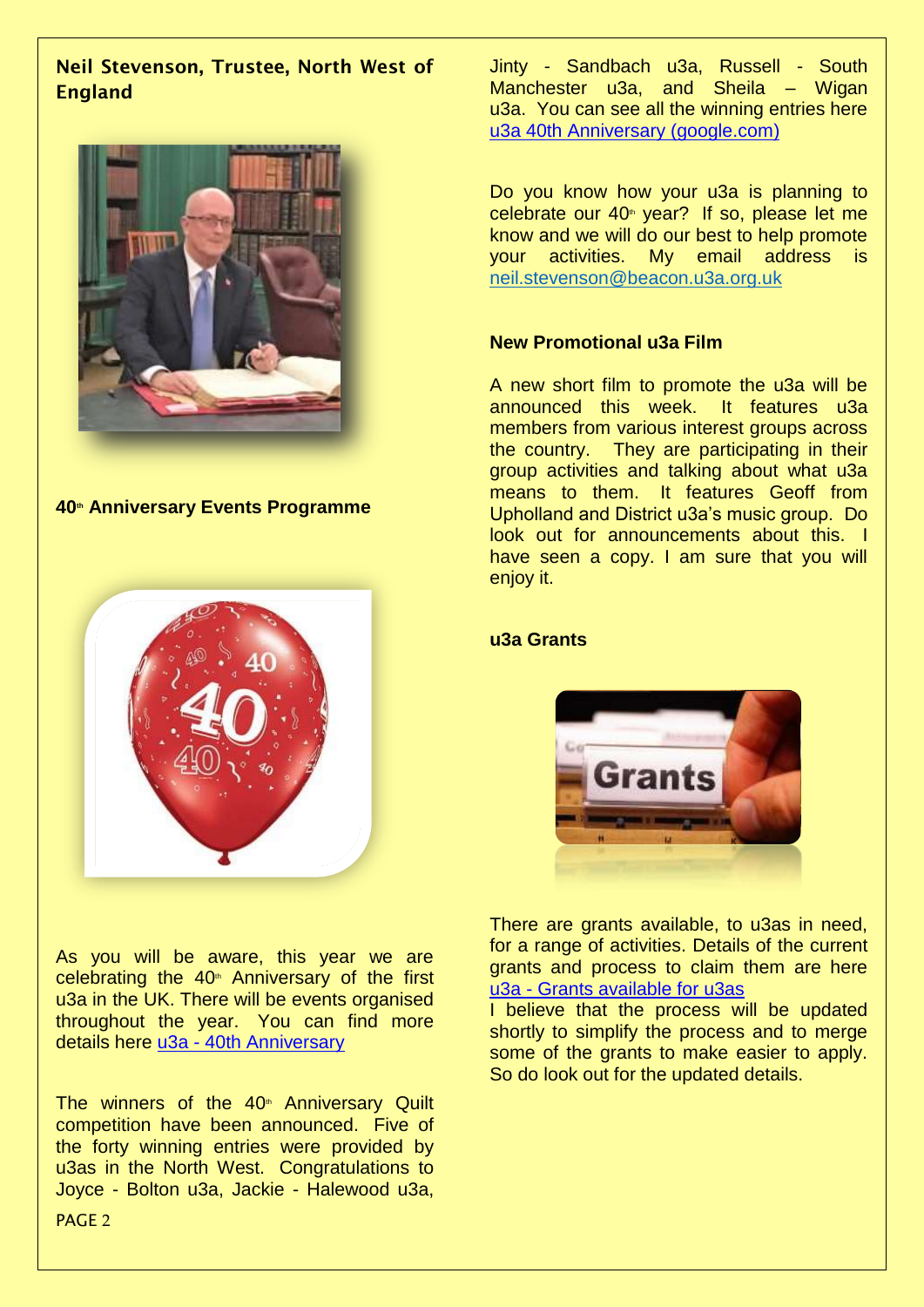#### **Online Workshops**



A range of online national workshops, to help you run your u3a, are available for booking.

#### **FEBRUARY 2022**

- Interest Groups Matter **Friday 11th** 10:00- 12:15 [REGISTER HERE](https://www.eventbrite.co.uk/e/interest-groups-matter-tickets-243084802187)
- Finance Matters **Tuesday 15th 10:00- 12:15** [REGISTER HERE](https://www.eventbrite.co.uk/e/finance-matters-tickets-245929079497)
- Running your u3a **Friday 18th** 10:00- 12:15 [REGISTER HERE](https://www.eventbrite.co.uk/e/running-your-u3a-information-for-trustees-tickets-243081000817)

For further details see u3a - [Workshops to](https://www.u3a.org.uk/events/online-events/upcoming-u3a-workshops?highlight=WyJ3b3Jrc2hvcHMiLCJvbmxpbmUiLCInb25saW5lIiwid29ya3Nob3BzIG9ubGluZSJd)  [support your u3a](https://www.u3a.org.uk/events/online-events/upcoming-u3a-workshops?highlight=WyJ3b3Jrc2hvcHMiLCJvbmxpbmUiLCInb25saW5lIiwid29ya3Nob3BzIG9ubGluZSJd)

**Mo Eccles, Chair, North West Region of u3as**



#### **North West Region of u3as Executive Committee – NWREC**

What does the committee do?

The main role of the regional committee is to support the trustee of the North West and, under guidance, to provide a service to the members, the u3as and the networks in our region. We organise and run a variety of events for members and we also help u3as if requested. Most of the committee are Regional Support Volunteers who support the Trustee by communicating with u3as in the region.

**Committees** that make a difference

Are you interested in being a member of this committee? Please contact

Mo Eccles [nwrworkshop@gmail.com](mailto:nwrworkshop@gmail.com) for further information.